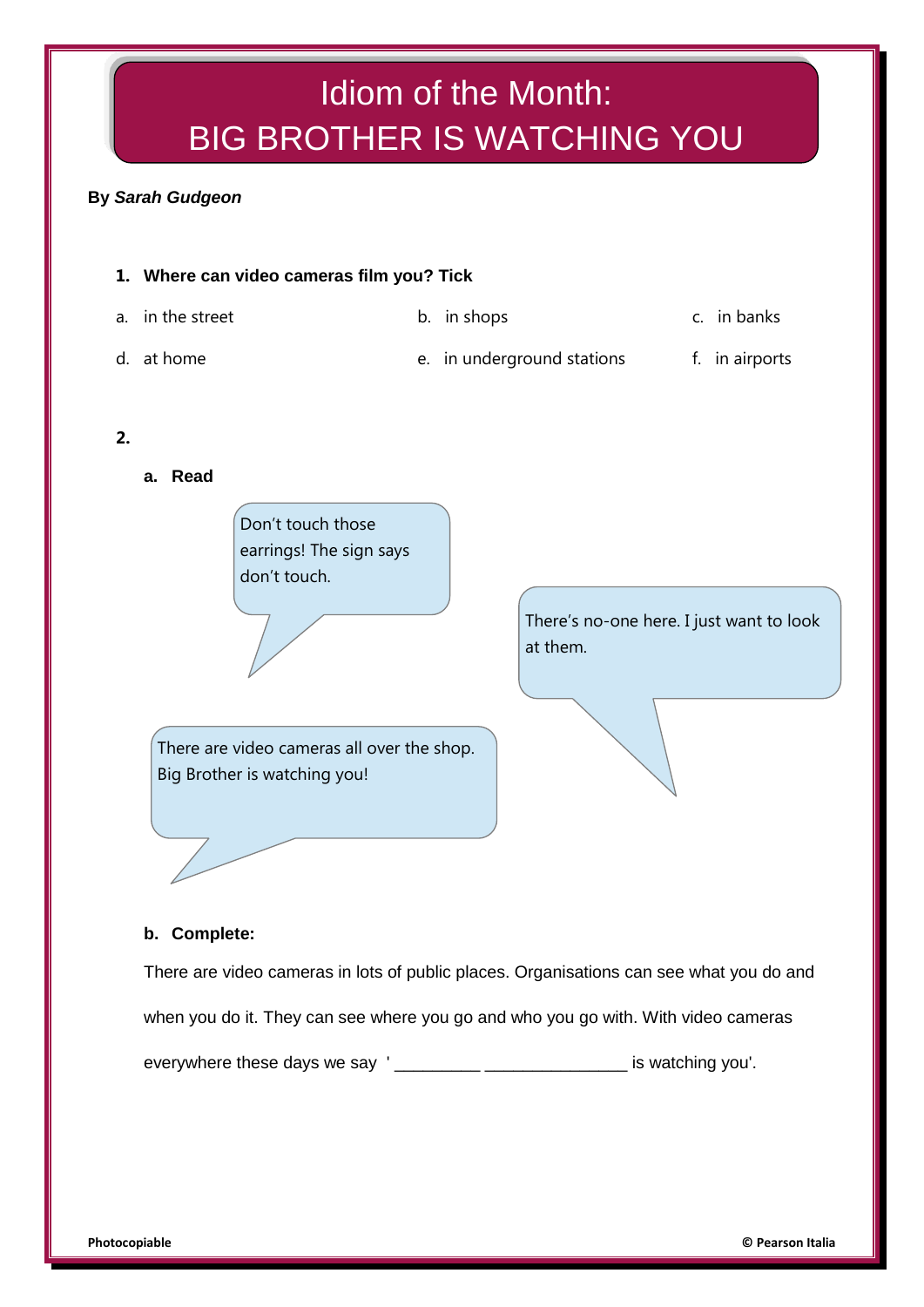## **3. Match these idioms to the correct meaning.**

- a. Mrs Smith ruled the group of teenagers with a rod of iron
- b. While the cat's away, the mouse will 2. He let her do what she wanted play
- c. The man gave the architect carte blanche in designing the new house.
- d. The boss kept his assistant on a 4. He didn't allow him much freedom short lead
- e. The young men made a break for freedom
- f. Julie gave her class free rein for 6. She was in total control their geography project
- 1. She let them decide
- 
- 3. They tried to escape
- 
- 5. When the person in charge leaves, the other person enjoys their freedom
- 
- **4. Read and choose the correct idiom to complete the dialogues.**
- a. My mum and dad are going on holiday next week.

Hurray! Let's have a party! While the *men make a break for freedom / cat's away the mouse will play.*

My maths teacher is so strict, She rules *with a rod of iron / a short lead*

Poor you! My math's teacher is really cool.

b.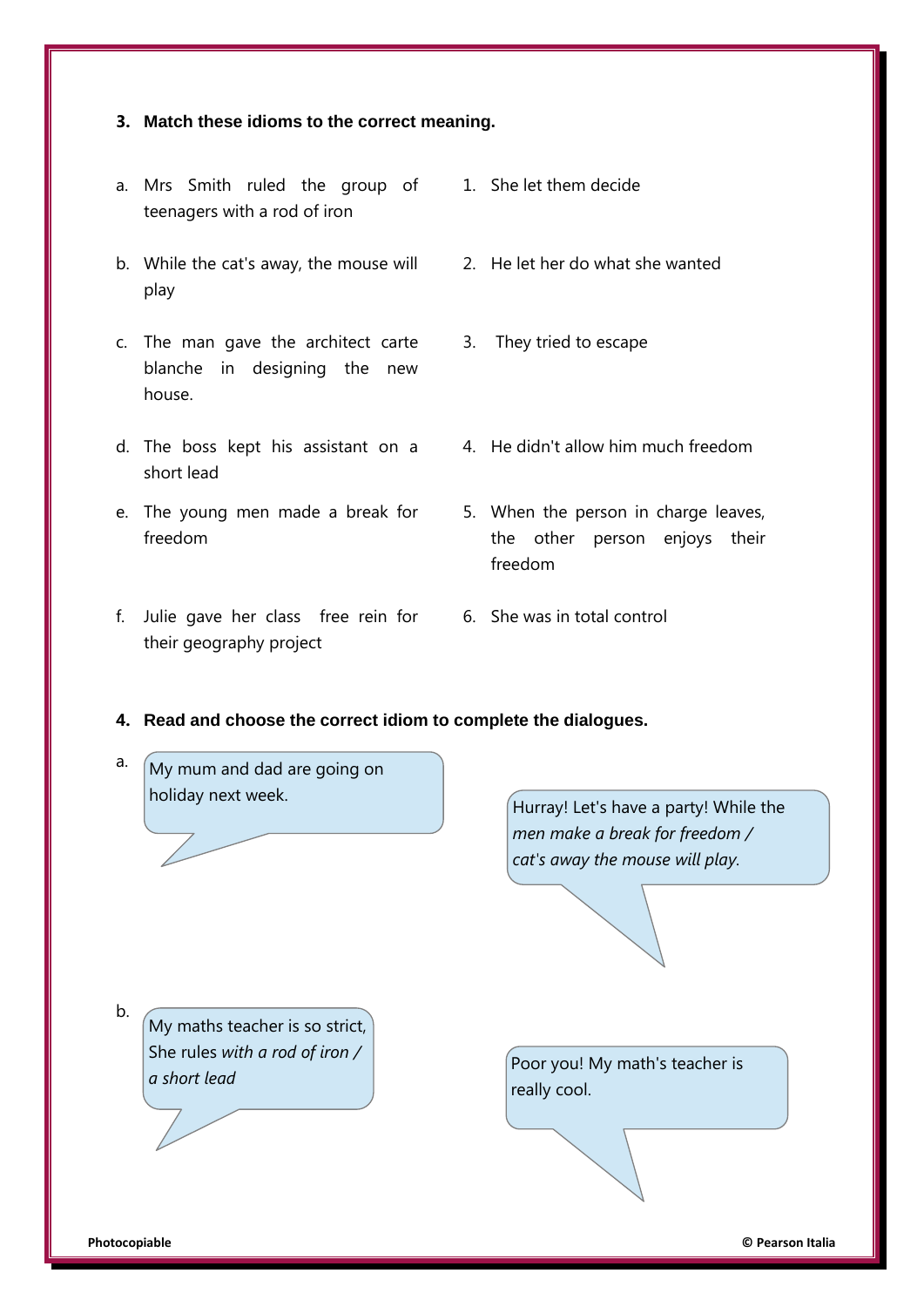